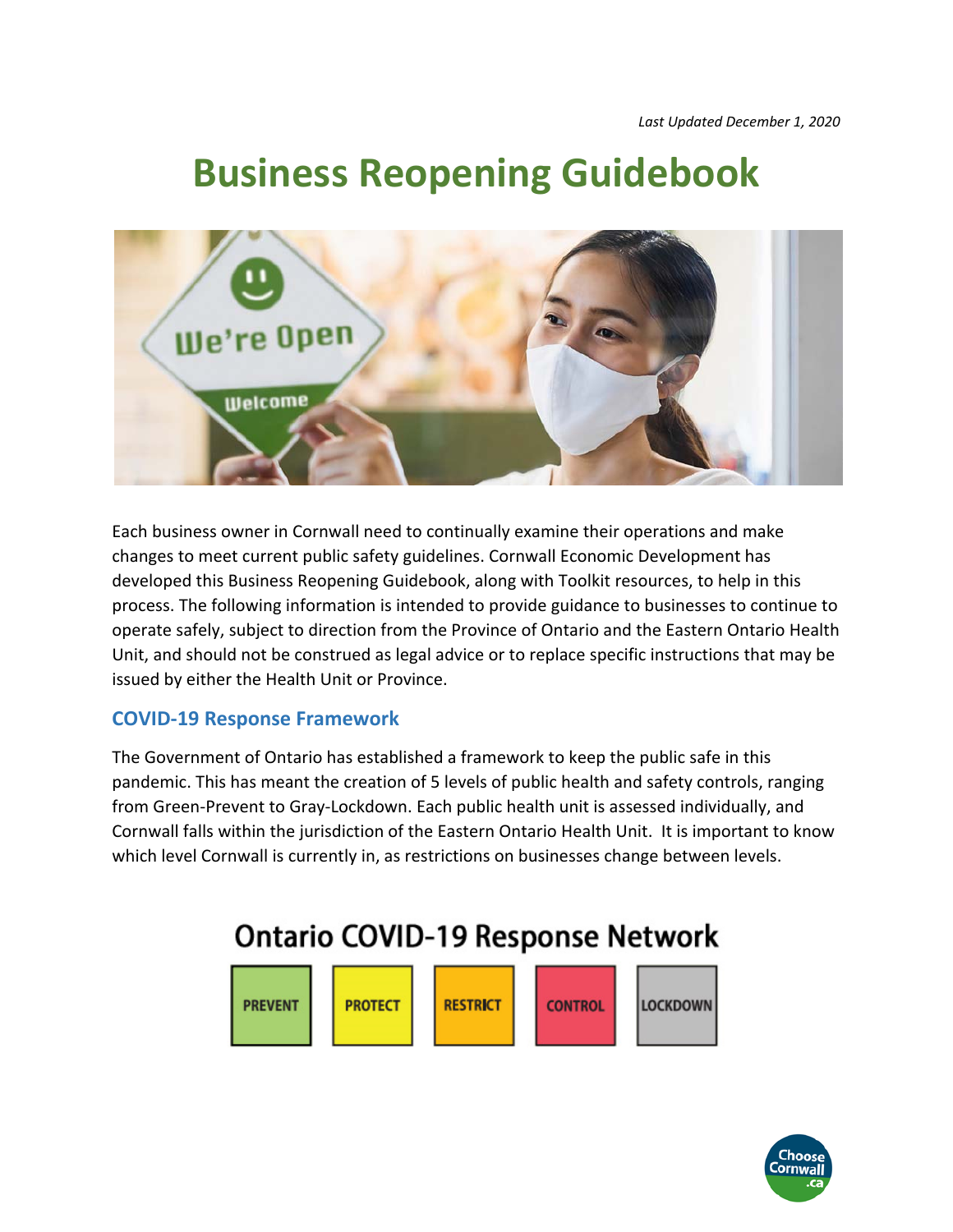You can learn more about the Framework and the levels, including downloadable documents, on the **Business Reopening Toolkit**.

#### https://choosecornwall.ca/business/business‐reopening‐toolkit/

For additional information on impacts to your business or employment, read the frequently asked questions on the Government of Ontario website or call the Stop the Spread Business Information Line at 1‐888‐444‐3659.



 *"The business community is an extremely important part of our community and it is essential that they feel supported throughout these unprecedented times. Together with Council and the Economic Development department we are pleased to walk with you on the road to recovery. As one of the first steps, we are delighted to make this tool kit available to assist in reopening the economy and keeping our residents, staff and business leaders safe and protected."* 

Bernadette Clement, Mayor of Cornwall



*"Our local businesses are the pride and engine of our community and have a vital role to play in keeping our residents safe as we move forward with reopening our local economy. In the weeks and months ahead, it will be important to continue putting into place measures that will protect your employees and clients and help avoid a resurgence of COVID‐19 in our region. Thank you for your efforts to date and your commitment to keeping our community healthy, safe and thriving!"* 

Dr. Paul Roumeliotis, Medical Officer of Health

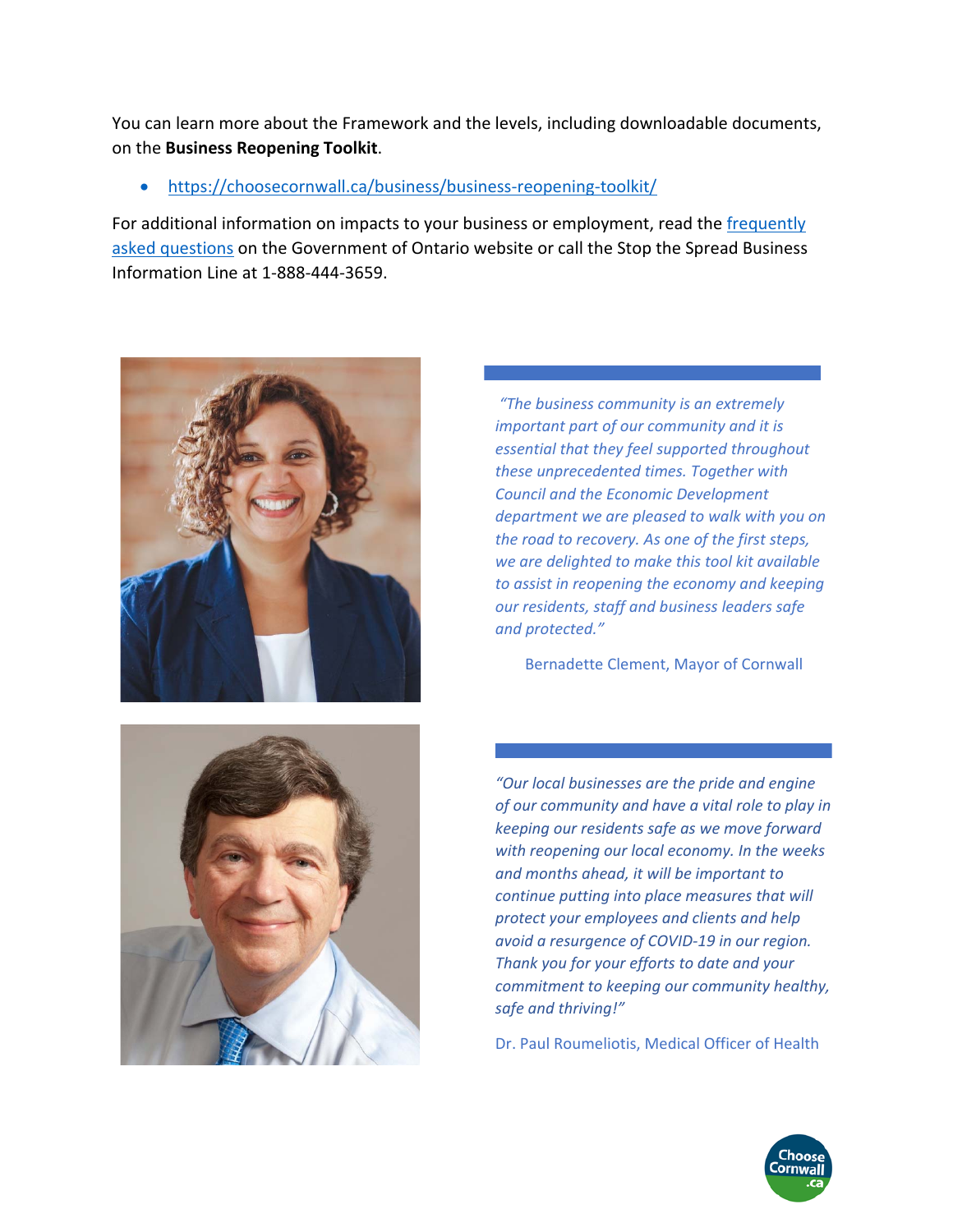#### **COVID‐19 Safety Plan**

Whether you are currently operating or planning for your workers to return to work, you need to develop a plan to put controls into place to make the workplace safer for everyone.

Certain businesses and establishments in the Yellow‐Protect, Orange‐Restrict, Red‐Control, and Lockdown levels are required to develop a COVID‐19 Safety Plan and make it available in writing for review.

A template for a COVID‐19 Safety Plan can be found in the **Toolkit**.

Employers can use current public health and workplace health and safety information or guidance to help develop their plan.

To reduce the risk of passing on novel coronavirus 2019 (COVID‐19) at work, employers should:

- screen people who enter the workplace
- support self-isolation for workers with symptoms and workers who are close contacts of COVID‐19 cases
- ensure people maintain a physical distance of two metres or more
- have workers, clients and visitors wear masks
- disinfect surfaces and objects
- support hand hygiene, particularly handwashing
- remind workers about good cough and sneeze etiquette and to avoid touching their face
- work with the local public health unit if any workers have COVID‐19 or are exposed to someone with COVID‐19

Discuss and share your safety plan with everyone at work, including:

- workers
- unions
- supervisors
- health and safety representatives or members of joint health and safety committees (JHSCs)
- contractors
- suppliers

Review and update your plan regularly.

#### **Employee Checklist**

Employers should screen employees each day as part of the safety plan. A simple to use checklist is available to download from the **Toolkit**.



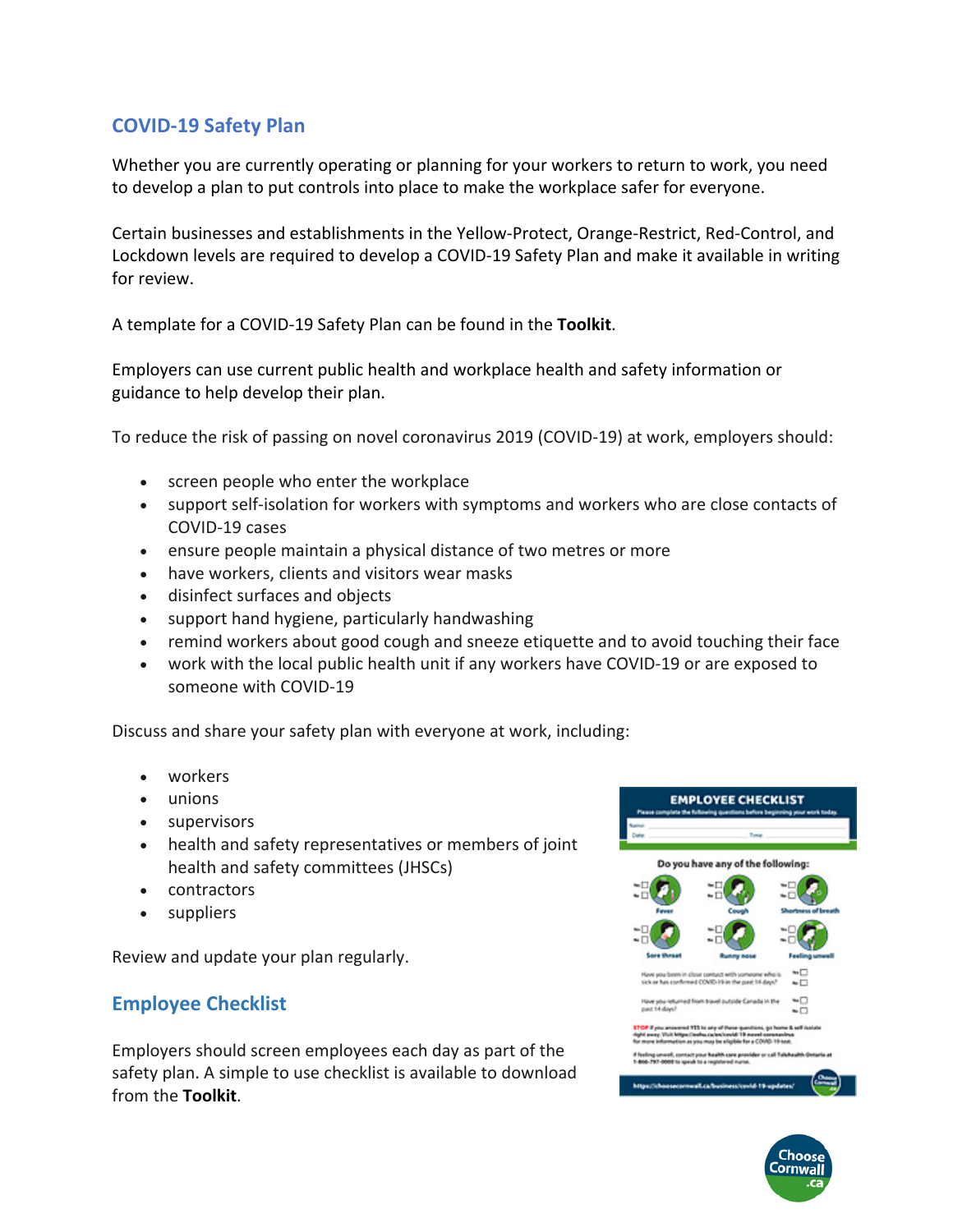#### **Digital Consult Program**

The Digital Consult program connects small business owners in Cornwall, SDG and Akwesasne with experts in finance, legal, marketing, technology and on‐line solutions.

Business owners will be able to book an expert for up to 3 (three) 90 minute consulting sessions,



allowing them to ask questions, identify available assistant programs, and plan out future activities and more.

The cost of the consultants will be covered by the Cornwall Business Enterprise Centre. All consultations will be confidential and specific to the business.

Digital Consult is part of the efforts to enhance services at Ontario's Business Enterprise Centres through the creation of a COVID‐19 Recovery Network. New funding will help expand the capacity of virtual business advisory services and improve access to funding, crucial information, and resources to equip businesses to respond to Covid‐19 and grow. In addition to Digital Consult, local businesses are encouraged to participate in the Business Enterprise Centre's ongoing series of webinars.

#### **Digital Main Street Program and Other Assistance**

The popular Digital Main Street program is providing much needed assistance to small business owners to strengthen their digital activities.

There are 3 different streams that businesses are able to take advantage of, each with slightly different requirements.

- ShopHERE
- Future Proof
- Digital Transformation Grant



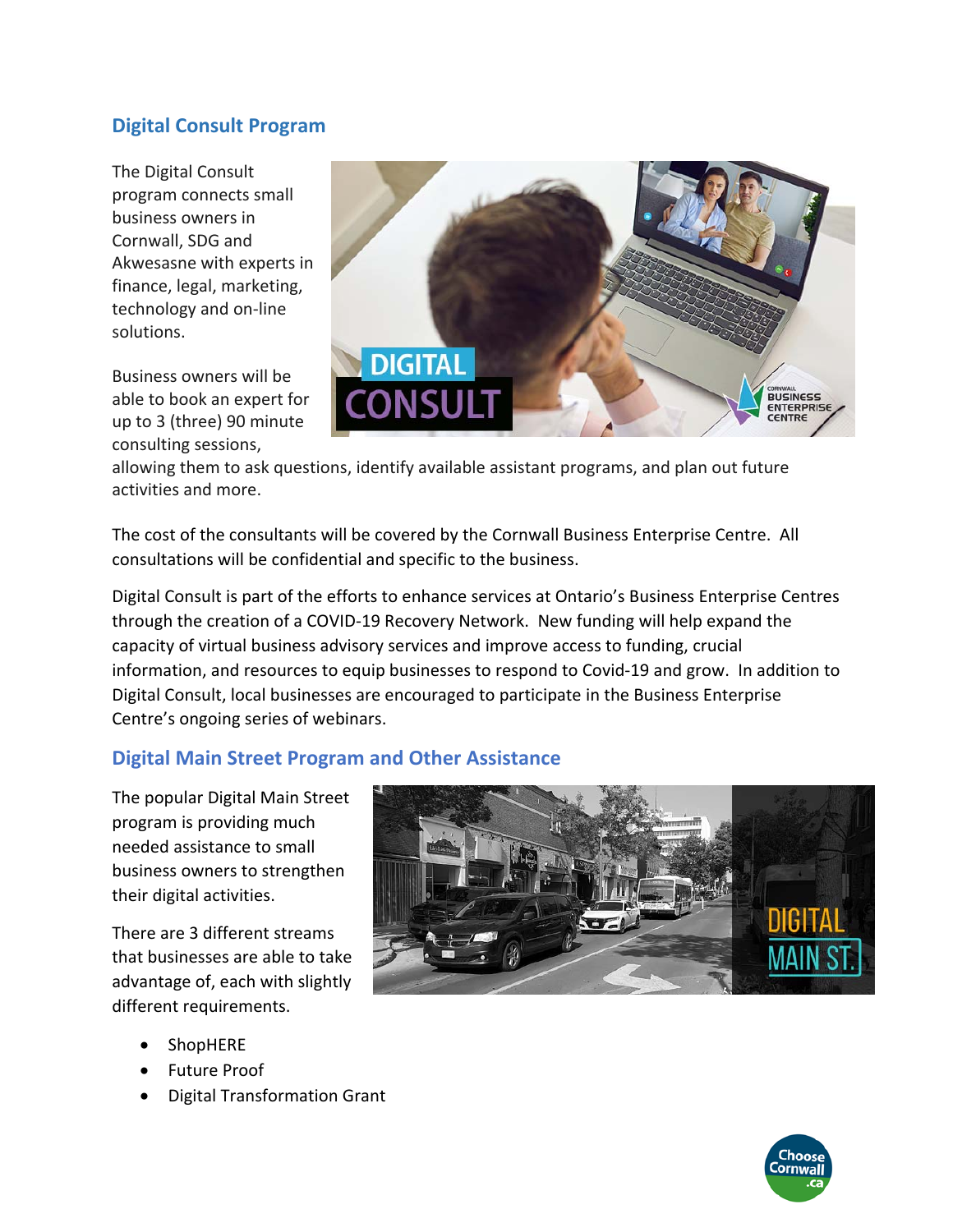In addition to Digital Main Street, there are a number of other programs that can provide directed assistance and support to small business owners. These include, but are not limited to, the following:

- Regional Relief and Recovery Fund (CFDC)
- TIP Program (CFDC)
- Ontario PPE Grant
- Rent Subsidy
- Canada United Small Business Recovery Fund
- Canada Emergency Business Account (CEBA)
- Cornwall Small Business Emergency Support Loan

Information on the above programs (and others) is available from the Cornwall Business Enterprise Centre and/or the Cornwall & The Counties Community Futures Development Corporation.

(COVID-19)

.<br>I REGIONAL RELIEF

**AND RECOVERY FUND** 

COMMUNITY FUTURES DEVELOPMENT CORPORATION OCIÉTÉ D'AIDE AU DÉVELOPPEMENT DES COLLECTIVITÉS

#### **Posters and Other Resources**

Cornwall Economic Development has created a series of posters, decals and other graphic files that can be downloaded from the **Business Reopening Toolkit** from ChooseCornwall.ca

These include a downloadable tool to calculate maximum occupancy numbers for your place of business as well as fact sheets and other resources.

 https://choosecornwall.ca/business/business‐ reopening‐toolkit/



#### **General Guidelines**

The following general guidelines may be of assistance to small business owners.

#### **Prepare your Business**

- 1. Develop a contingency and business continuity plan.
	- Are you prepared for absenteeism?
	- Do you have a plan for maintaining cash flow following reopening?

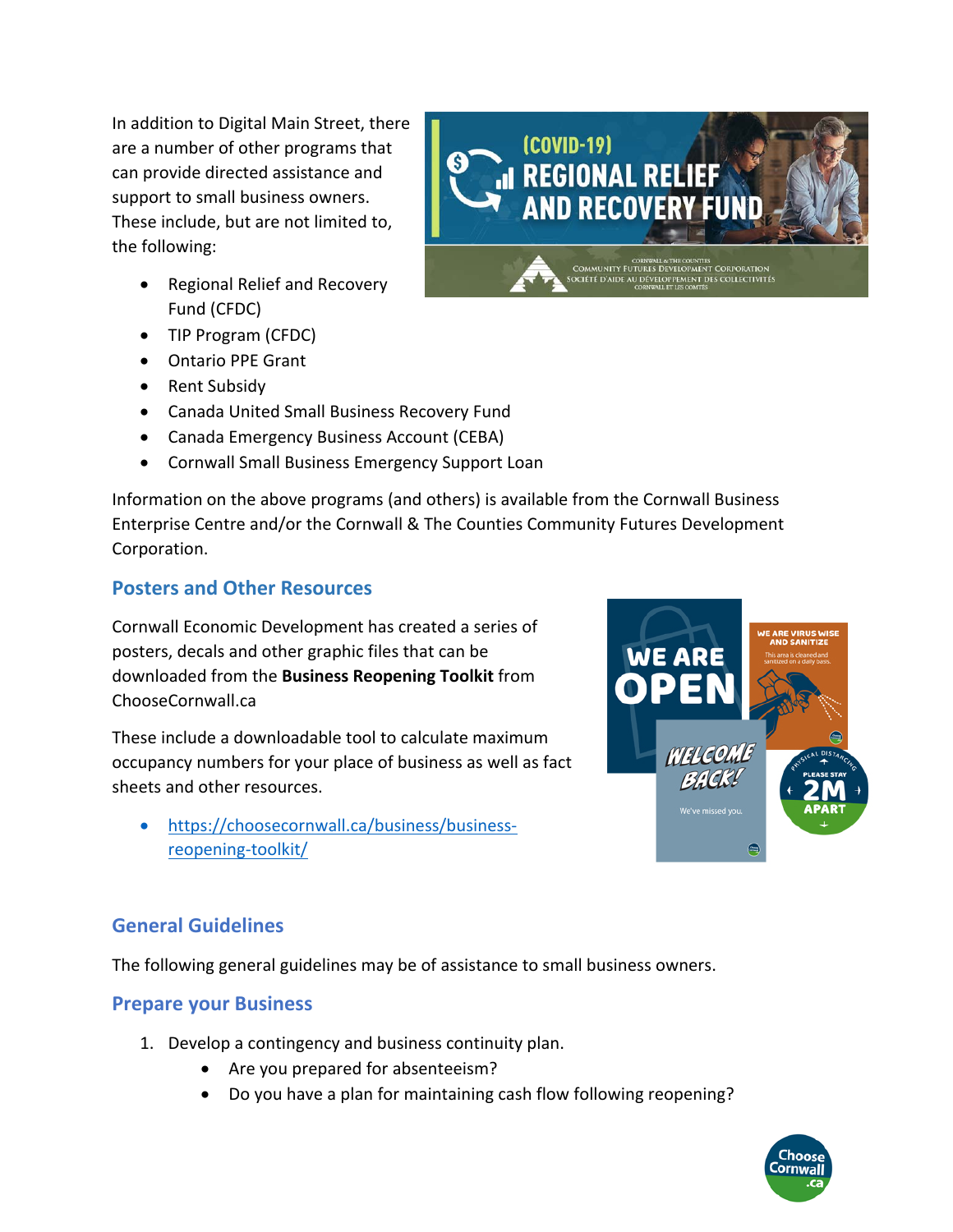- 2. Evaluate the demand for your products and services in the short/medium term.
- 3. Assess IT and POS systems and support for evolving work requirements.
- 4. Ensure contactless payment methods are available (debit, credit card, e‐transfer).
- 5. Engage with your customers and employeers to gather information.
- 6. Stay up‐to‐date on the latest news regarding the pandemic.

#### **Prepare your Workforce**

- 1. Identify who will return to work, prepare a staff schedule and notify employees.
- 2. Consider assigning employees at higher risk (older adults and those with underlying medical conditions) to duties that allow them to work from home or minimize their contact with clients/customers and other employees (e.g., managing inventory rather than working as a cashier, managing administrative needs through telework).
- 3. Encourage employees to not come to work if they have symptoms of COVID‐19. Employees should complete a health screening questionnaire before each work shift. *(you can download an employee checklist form and other useful resources from ChooseCornwall.ca)* If employees develop symptoms while at work, they should notify their supervisor and return home. Employees with symptoms should check the Eastern Ontario Health Unit website for the latest guidance on next steps.
- 4. Identify and implement return to work guidelines so employees know what measures they need to take before returning to work after illness (completion of self‐isolation, symptom free period, etc.). Further information on self-isolation expectations is available on the Eastern Ontario Health Unit website.
- 5. Circulate health and safety information, and ensure employees are trained on new business protocols (space reconfigurations, plexiglass shields, etc.) as well as the use and requirements for protective equipment such as non‐medical masks (i.e. cloth masks) and gloves.
- 6. Identify back‐up personnel for key business operations in case employees fall ill and/or are unable to perform their responsibilities. Specifically, identify back‐up personnel that can be authorized to make decisions in case of absenteeism.
- 7. Consider developing or modifying flexible and special leave policies for employees during the crisis (e.g., giving advances on future sick leave or allowing employees to donate sick leave to each other) and provide that information to your employees.
- 8. Request that employees identify whether they work at more than one job. This will support case and contact management by public health professionals if necessary.

#### **Prepare your Workplace**

1. Reconfigure gathering and lobby areas to allow for at least two metres of separation between all employees and between customers.

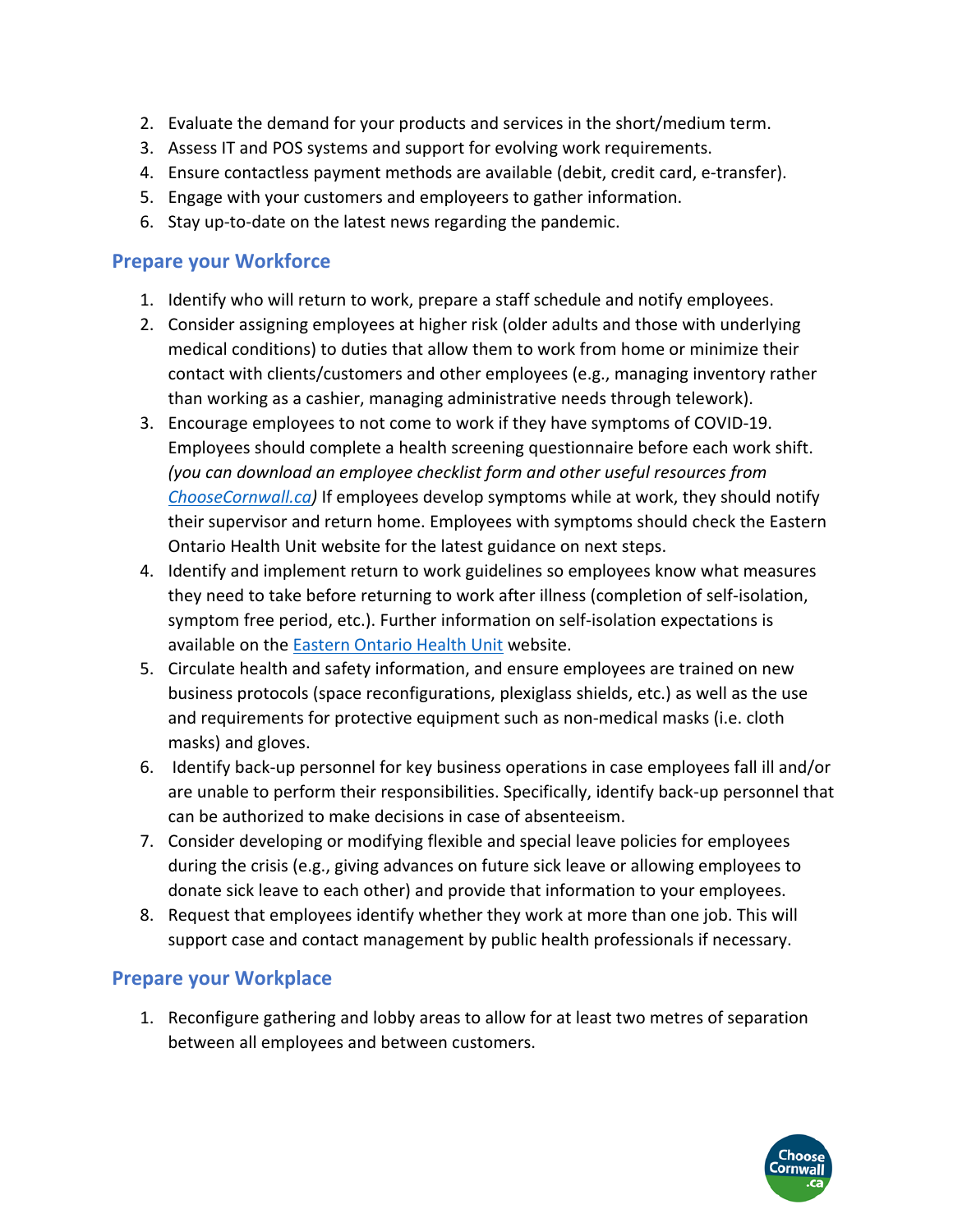- 2. Place posters at the entrance of the workplace to ensure clients/customers do not enter if they have COVID‐19 symptoms. If you provide one‐on‐one service, consider screening clients/ customers over the phone prior to arrival.
- 3. Ensure appropriate signage is in place to instruct clients/customers and employees on health and safety best practices.
- 4. Install plexiglass shields (see next section), non‐touch lined waste disposal receptacles, as well as disinfectant tissues and alcohol‐based hand sanitizer dispensers in multiple, prominent locations around the workplace. This includes at entrances and exits for clients/customers.
- 5. Provide portable hand sanitizer bottles to employees at their workstations if they interact directly with clients/customers.
- 6. Separate entrances and exits and use stanchions to manage line‐ups to avoid overcrowding in the store. Encourage client/customer distancing while in line.
- 7. Ensure that ventilation systems operate properly and increase circulation of outdoor air as much as possible by opening windows and doors, using fans, or other methods. Do not open windows and doors if doing so poses a safety risk to employees and/or clients/customers.
- 8. Ensure that all equipment, and particularly water systems and features, are safe to use after a prolonged workplace shutdown.

#### **Create a Physical Distancing Plan**

- 1. Develop guidelines for clients/customers and employees to maintain a distance of at least two metres from one another. If this is not possible, limit the length of interactions and install a plexiglass shield. The use of non‐medical masks (i.e. cloth masks) is also recommended for situations where physical distancing is difficult to maintain at all times.
- 2. Identify how non‐medical masks (i.e. cloth masks) will be encouraged, provided and/or enforced with employees and clients/customers when physical distancing cannot be maintained.
- 3. Implement alternative work arrangements for employees, including flexible hours, staggered start times and teleworking.
- 4. Explore delivering services remotely.
- 5. Install signage, floor decals, etc. to help ensure adherence to physical distancing guidelines, both inside and outside the store (e.g., place or paint markings on the floor where customers can load items while the cashier is scanning to maintain enough space between the customer and the checkout clerk).
- 6. To help reduce the amount of time customers spend in‐store, consider placing frequently purchased goods close to the entrance and checkout lines. Offer pre‐ packaged bundles of common products so customers can grab and go more quickly.

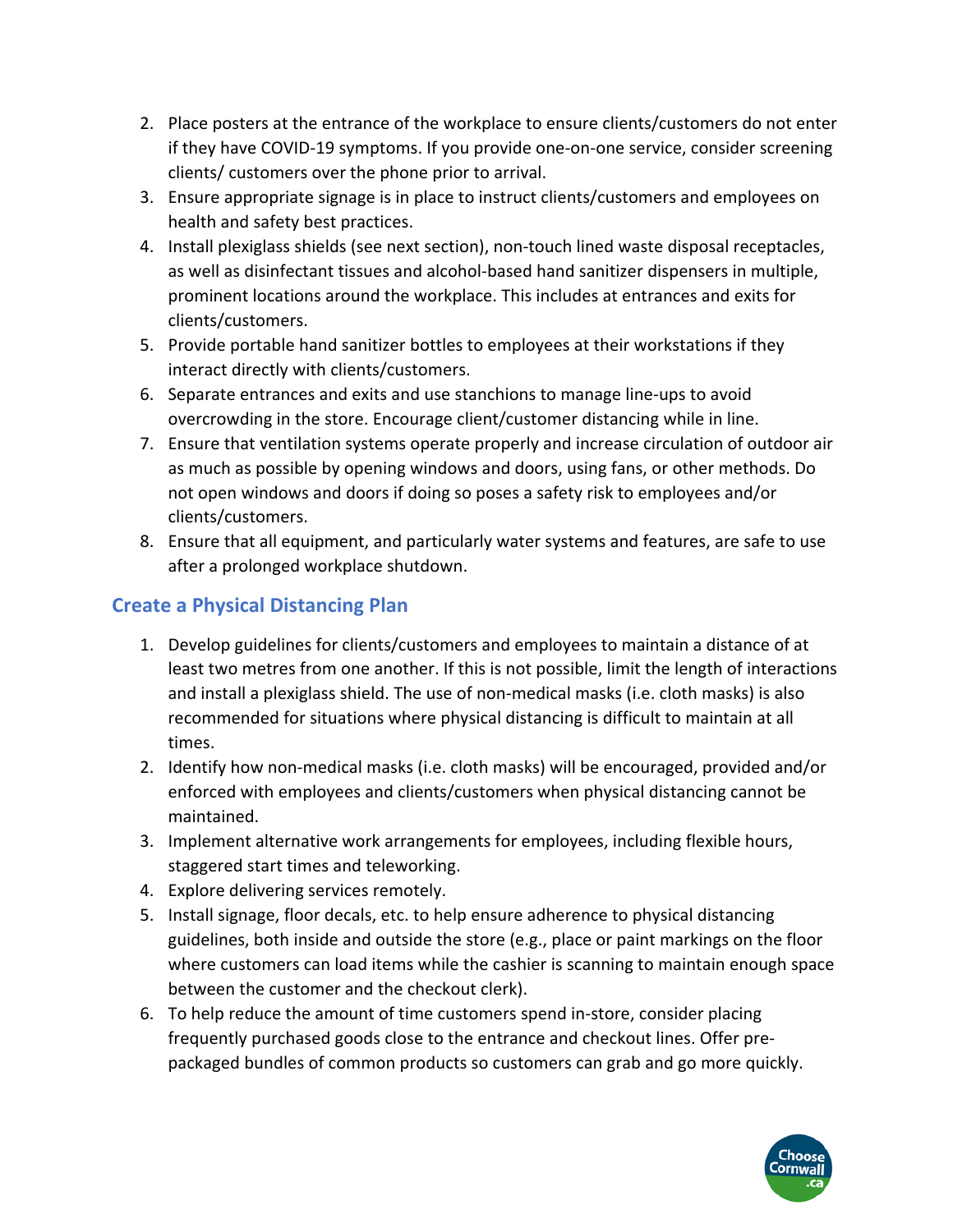- 7. Make all aisles one‐way with clear waymarks on the ground noting the flow of traffic, and use street traffic signs (e.g., do not enter, yield, one‐way) to increase adherence.
- 8. Where possible, implement contactless delivery or curbside pick‐up.
- 9. Restrict or consider limiting any non-essential visitors, volunteers and activities involving external groups or organizations in the workplace.
- 10. Restrict the number of employees in shared spaces, including kitchens and break rooms, to maintain at least two metres between everyone.

#### **Reduce Touch Points and Increase Cleaning**

- 1. Develop a thorough cleaning and disinfection plan for common areas, washrooms, sales areas, staff rooms and employee workstations.
- 2. Establish community safety measures such as public handwashing stations.
- 3. Limit any sharing of food, tools, equipment or supplies. Disinfect any shared items between use or customer.
- 4. Ensure frequent and regular cleaning of workspaces, with particular focus on high touch surfaces (doorknobs, photocopiers, AV equipment, etc).
- 5. Limit in-person meetings and replace with video or conference calls.

#### **Prepare your Supply Chain**

- 1. Identify core products and services.
- 2. Engage with critical suppliers to confirm availability of inventory and supplies.
- 3. Confirm enough inventory and supplies on‐site (including necessary protective equipment).
- 4. Coordinate delivery schedules to reduce the number of possible interactions between suppliers.
- 5. Conduct end-to-end supply chain risk assessments and prioritize critical focus areas.
- 6. Develop contingency plans with a diversified supplier network.

#### **Communicate with Confidence**

- 1. Stay informed and access up-to-date information on the City of Cornwall, Eastern Ontario Health Unit, the Government of Ontario and Ontario Public Health websites.
- 2. Maintain up-to-date contact information for all employees, suppliers, service providers and lenders.
- 3. Keep your clients/customers informed that your business is still open, when it will re‐ open, or if your business hours have changed. Let them know what core services you still offer; this can be through email, business website, social media or mail. If clients/customers don't hear anything from you, they may assume you are closed.
- 4. Sign up for a free profile on **ShopCornwallandArea.ca**
- 5. Be sure to update any business listings on third party websites, like Google.
- 6. Inform your employees about any changes you are making to your business.